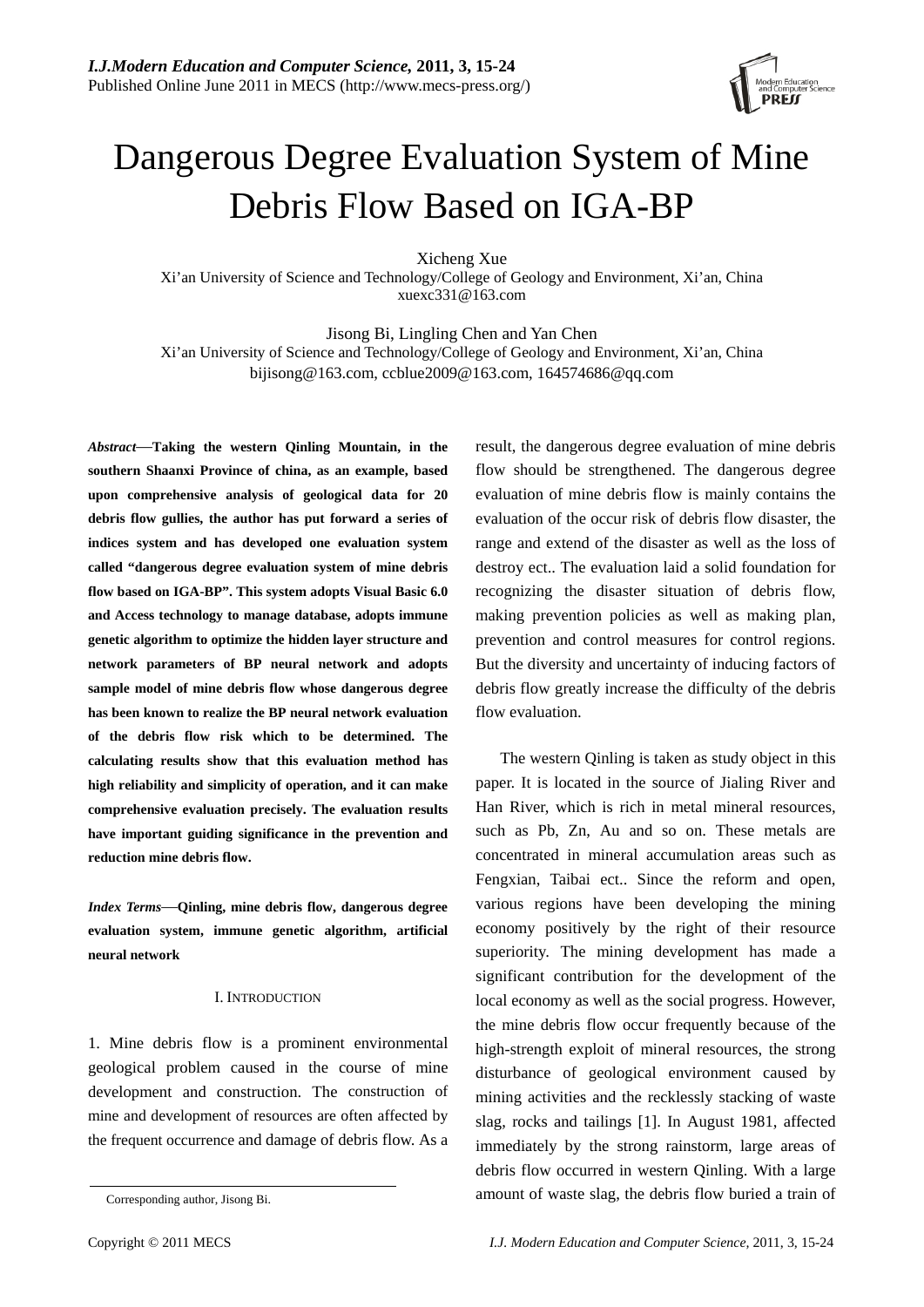Honghuapu Station making bridges and roads blocked and destroyed by detritus, traffic suspended for 60 days, which made heavy losses for the national economy [2]. On September 18th, 2001, after a heavy rain, a mine debris flow occurred abruptly in qiantongshan mining area. The mountain slumping stuff in the upper reaches of the cleugh and the mine waste slag poured down, which buried the transport vehicles, suspended the traffic of the mining area and also caused heavy losses. As a result, the dangerous degree evaluation of mine debris flow should be put into effect as soon as possible in order to instruct the prevention and reduction of disaster of mine debris flow scientifically.

## II. THE DESIGN PRINCIPLE OF IGA-BP EVALUATION **MODEL**

## *A. The Limits of Traditional Mathematical Evaluation Models*

The influencing factors of dangerous degree of mine debris flow are complicated and numerous. Assessing its dangerous degree scientifically applies important basis for the management planning and engineering design of mine debris flow. For the past few years, a lot of scholars have been carrying studies on the dangerous degree of mine debris flow from different perspectives, and have obtained plentiful achievements [3-8]. From the traditional methods like torrent classification, quantitative discrimination act to the later fuzzy comprehensive evaluation, mathematical methods mathematical methods are increasingly widely used in the evaluation of mine debris flow risk. While the superiority of those mathematical methods mentioned appear fully, their disadvantages are also exposed in practice, which has attracted increasing attention. Methods which were used earlier such as torrent classification, quantitative discrimination act are simple to operate, but the formulas themselves are in the status of semiquantitative "man-made scoring". There are more human experience and subjective effects in these methods. While fuzzy comprehensive evaluation has a strong ability of data expression. It can take different index weights into account and carry out comprehensive evaluation on multi-factors. But in practice, it is often difficult to

determine the membership function and weight sets objectively.

# *B. The Present of Evaluation Model Based on Immune Genetic Neural Network*

The dangerous degree of mine debris flow can be measured by a risk degree with a probability conception. This risk degree is valued in the closed interval of [0, 1]. With the development of artificial intelligence technology and object-oriented programming techniques, it will be an inevitable trend to evaluate the dangerous degree of mine debris flow using artificial intelligence theory. At present, artificial neural network is being widely used because of its advantages of self-organization, self-learning, concertedness and high precision. The traditional methods need to determine membership function and weight sets artificially, besides they don't have self-learning, association and memory function. Comparatively speaking, the artificial neural network model can overcome these disadvantages perfectly, however, it still has its disadvantages. Given this, it lays foundation for the training of artificial neural network to make global optimization for hidden layer structure and network parameter using genetic algorithm base on immune theory (that is IGA model). Due to the immunological memory and self-regulation of IGA Model, the global search ability of genetic algorithm can be enhanced, and thus can avoid trapping into local solution. IGA Model also has the function of maintaining the diversity of antibodies which can enhance the global search ability, avoid premature convergence and insure a rapid convergence to the global optimum solution.

## *C. The Basic Principle of BP Neural Network*

The artificial neural network is a kind of nonlinear mathematical model based on the theory of imitating the impulse conduction of human cranial nerve. It is a large-scale complex net system composed of numerous neurons by a certain topological structure. It is used to imitate the structure and action of human cranial nerve network [9]. The artificial neural network can learn knowledge from the experience of experts, summarize judge rules and solve problems through modifying evaluation model by itself as long as provided sufficient representative learning samples. According to the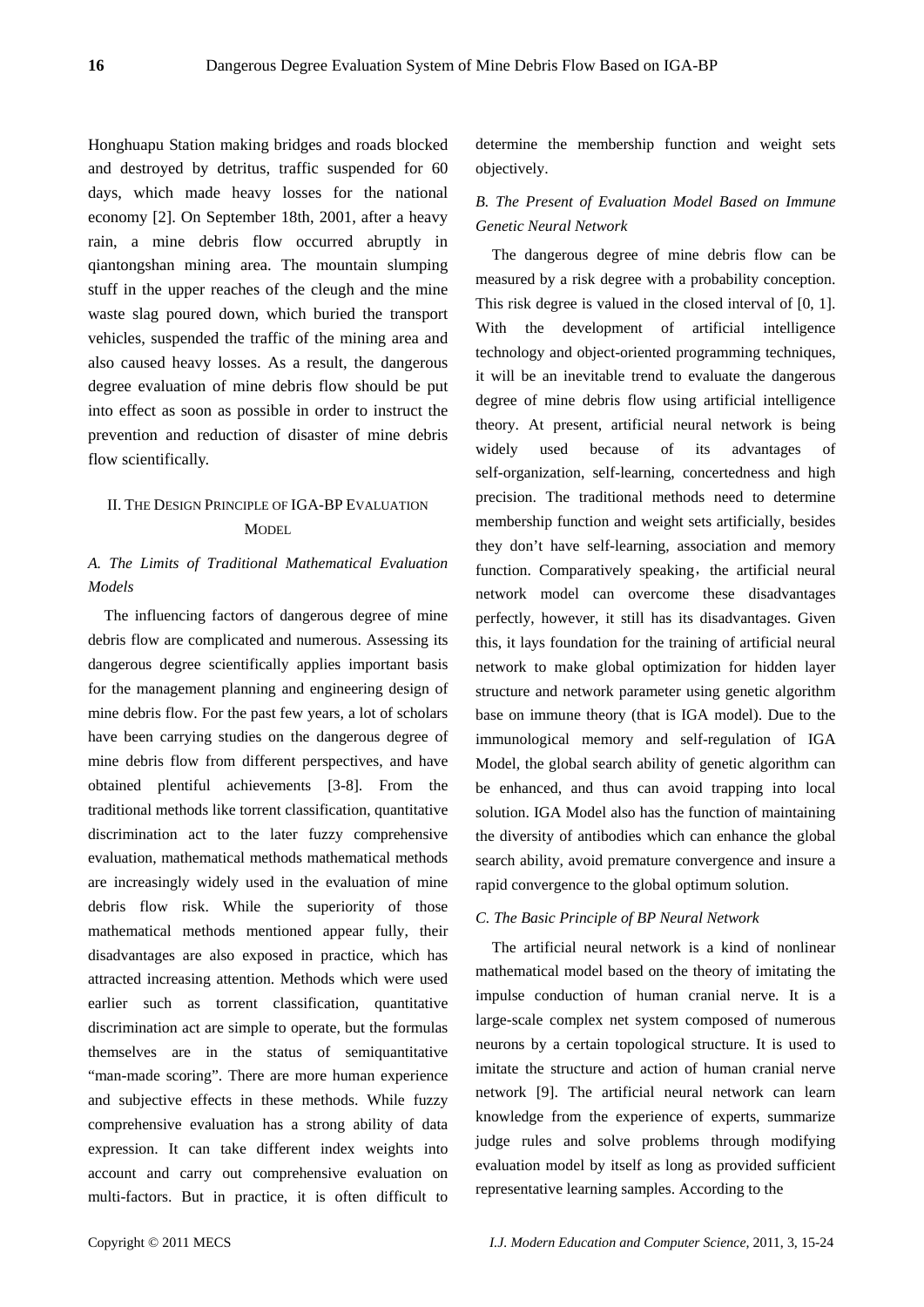difference of its function, structure and learning manner, the artificial neural network can be divided into various models, among which the more mature one is multi-layer error back propagation neural network (BP neural network for short). This model is composed of input layer, output layer and one or many hidden layers. Each layer contains several neurons. Neurons of each layer connect those in other layers by full join while no connection with those in the same layers(Figure 1), which can realize the transformation of signal from input space to output space. Its information processing ability comes from the several

compositions of simple nonlinear functions. And it is generally suitable for the forecast, pattern recognition and the approximation of nonlinear functions [10]. This model is widely used because of its high nonlinear dynamic handling ability and the self-learning, associate and memory functions of imitating human cranial nerve. But the determination of its hidden layer structure, the number of neurons, the initial threshold and the initial connection weight value is faced with the new problem of global optimization [11].



Figure 1 The structure sketch map of neural network

#### *D. The Basic Principle of Immune Genetic Algorithm*

Genetic Algorithm is a kind of random search algorithm taking example by natural selection and nature genetics mechanism in biosphere. It takes the objective function of practical problems to be solved corresponding to antigen while the solution of problems to antibody. It applies to the complex and nonlinear problems which are difficult to solve by traditional search algorithm. However, in practice, there are some problems to be discussed further [12-13]. For example, for monotonic functions or unimodal functions, they approach the optimal value rapidly at the beginning while converge slowly nearby the optimal value. For the optimization problems of multimodal functions, they always converge to local extremum rapidly. While the genetic algorithm (Immunity Genetic Algorithm, or IGA for short), based on immune theory put forward in this paper, is an improvement of traditional genetic algorithm (GA). It retains the trait of GA of stochastic global parallel search, and also avoids premature convergence to a great extend in order to ensure the rapid convergence to the global optimal solution [14-15]. Immunity Genetic Algorithm overcome the too far or too slow convergence of traditional genetic algorithm, especially the premature of the rapid convergence to local extremum. What's more, this new algorithm can effectively improve the drawback of premature convergence and enhance the ability of global and local search and optimization to realize the global optimization of hidden layer structure, initial threshold and weight of artificial neural network [16],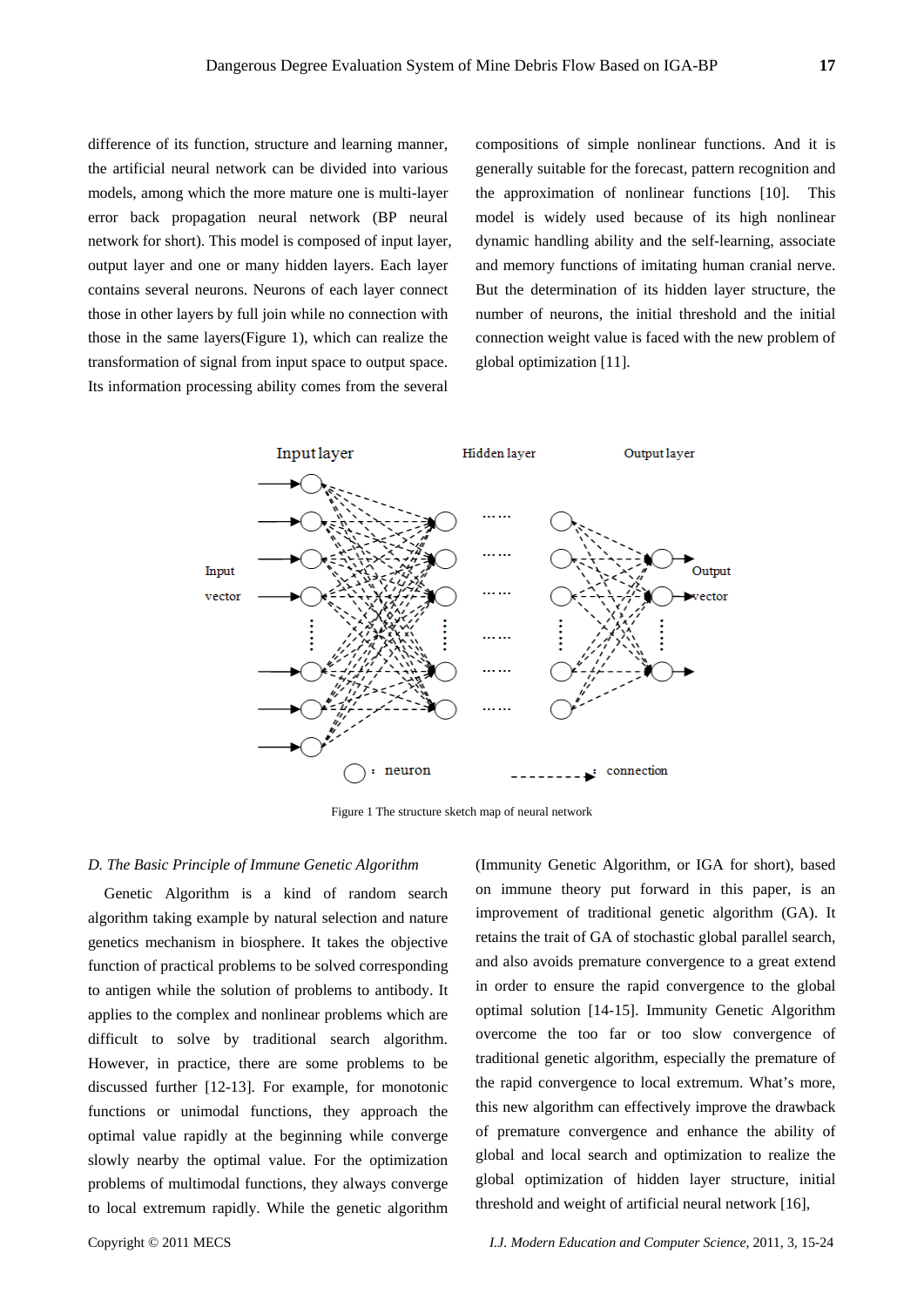which will make it easy to operate the artificial neural network comprehensive evaluation model.

 The specific process of immunity genetic algorithm is devised according to the certain chromosome coding scheme and immune operators, as is shown in Figure 2. The objective function and all kinds of evaluation indexes are input at first to act as antigens of immunity genetic algorithm. Then a set of initial antibodies (corresponding to candidate solutions) are produced randomly. While for the secondary response, it needs the help of the memory function of immune mechanism. Parts of the initial antigens are obtained through mnemon. The good fitness and population distribution of the antibodies in mnemon can enhance the convergence rate. And then the fitness of every generation of antibodies are calculated with crossover and mutation carried out on these antibodies. Afterwards, the next generation of antibody groups is generated through updating strategy by the groups which are based on antibody concentration and affinity. End the whole algorithm till the end condition is satisfied. Finally, the results are substituted into BP neural network to carry out the network training and evaluation.



Figure 2 The flow chart of immunity genetic algorithm

#### *E. The Overall Design of The Syetem*

According to the overall designing thought and process of the system algorithm, "the dangerous degree evaluation system of mine debris flow based on IGA-BP" accomplished the design of the interface and the whole module of the system by taking object-oriented programming language Visual Basic 6.0 and Access database programming language as major development tool. This system fully absorbed a series of advantages of database technology, fuzzy mathematics, gray system, immune genetic algorithm and artificial neural network ect.. The system adopted the thought of object-oriented and human program design and finally realized the dangerous degree comprehensive evaluation of single debris flow gully, which laied a foundation for the control and prevention of debris flow. The functions of this system are shown in Figure 3.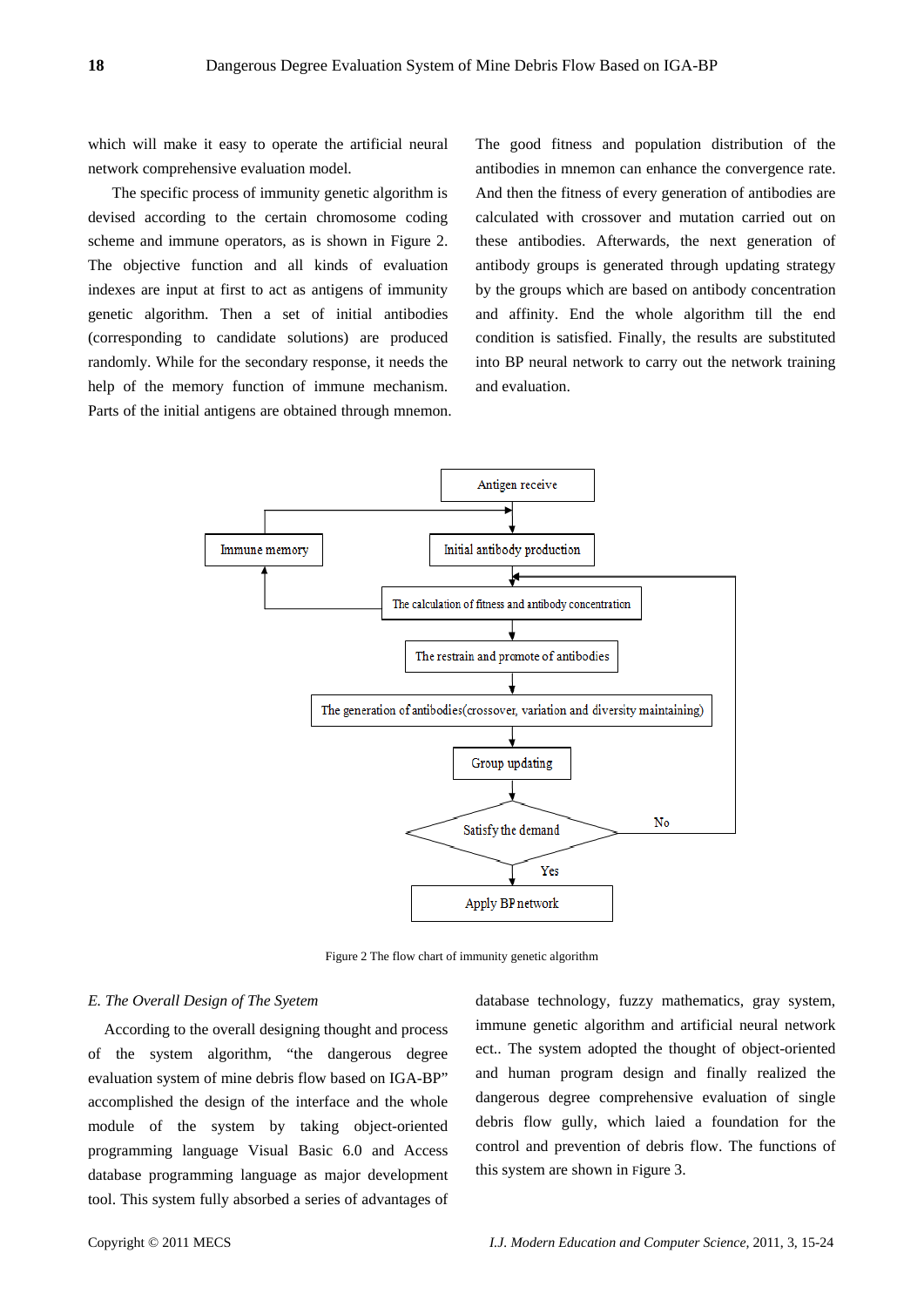

Figure 3 The overall design of the dangerous degree comprehensive evaluation system of debris flow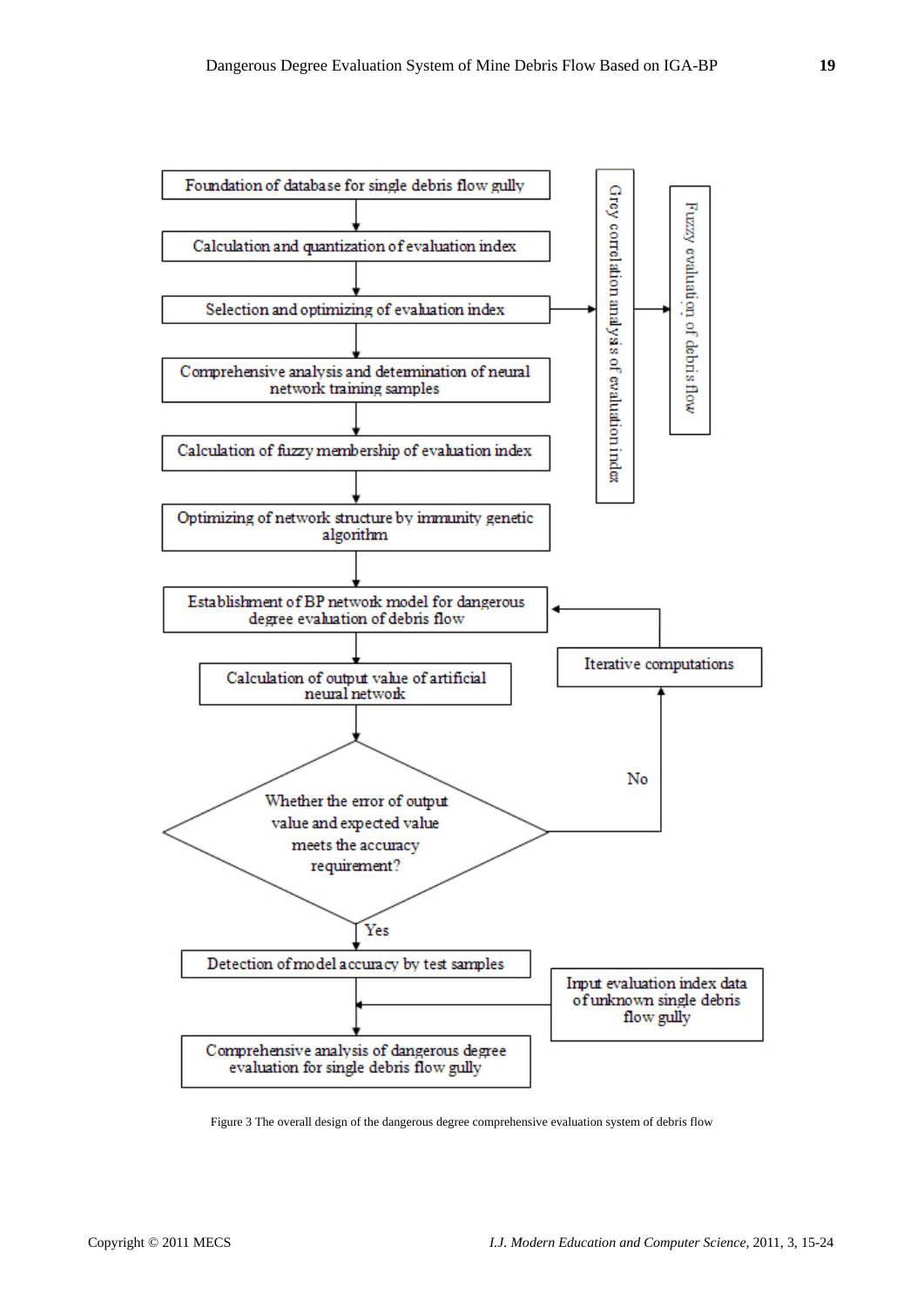## Ⅲ. THE PROCESS OF COMPREHENSIVE EVALUATION **SYSTEM**

Combine the immune genetic algorithm and artificial neural network mathematical model sufficiently. Then use the immune genetic algorithm to optimize the hidden layer structure and network parameters of BP neural network. Next train the BP neural network using the sample model of mine debris flow whose dangerous degree has been determined. And finally realize the BP network evaluation to the dangerous degree of mine debris flow which to be determined.

## *A. Use IGA To Optimize The BP Network Structure*

① Input data: use "immune genetic algorithm module" to open the corresponding program interface. Click the button of "Yes" in the column of "input data", thus the data file of training samples and samples to be tested will be input automatically. The textbox corresponding to "the maximum number of input nodes" and "the maximum number of output nodes" separately show the number of input units and output units of selected training samples. Click the button of "Yes" and then come into the parameter setting column of immune genetic algorithm.

② Set parameters of immune genetic algorithm: input "population size", "the maximum number of hidden layers", "the maximum number of hidden nodes", "the maximum iterations", "the crossover rate of the first and the second layers", "the mutation probability of the first and the second layers", "the mutation probability of the third layer" and "concentration threshold" into the parameter setting column of immune genetic algorithm separately. In which, "population size" refers to the amount of antibodies in immune genetic algorithm; "the maximum number of hidden layers" refers to the maximum number of hidden layers which probably appear, no more than 4 in general; "the maximum number of hidden nodes" refers to the maximum number of hidden units which probably appear in single hidden layer, suggesting no more than two times of the maximum number of input nodes; "the maximum iterations" refers to the iterations till the end of immune genetic algorithm; "the crossover rate of the first and the second layers" refers to the crossover rate of antibody

genes in the first and the second layers, and the number is valued in (0,1), the larger the value, the more the crossover times, no more than 0.8 for suggestion; "the mutation probability of the first and the second layers" refers to the mutation probability of antibody genes in the first and the second layers, and the number is valued in  $(0,1)$ , the larger the value, the more the mutation times, and too high mutation probability may make the algorithm unstable, so the number is better no more than 0.2; "the mutation probability of the third layer" refers to the mutation probability of antibody genes in the third layer with its range in (0,1), and no more than 0.6 for better; "concentration threshold" refers to the maximum limit of antibody concentration in immune genetic algorithm.

③ Optimize the BP network structure: after setting the basic parameters of immune genetic algorithm, click the button of "optimize the network structure" and then start the immune genetic algorithm module. Though complicated iterative computation, obtain globally optimized hidden layer structure and network parameters of BP neural network. The results of immune genetic algorithm show that, for fixed training sample data and number of input and output neurons, the optimal hidden layer structure of BP neural network can be described as follows:1 hidden layer and 8 hidden layer neurons. Accordingly the optimal hidden layer structure of BP neural network is determined as type of 33-8-3.

#### *B. The Training of BP Neural Network*

The training of artificial neural network is the process of self-learning and self- adapting. The training is the core of the treatment of artificial neural network, and it consists of the process of mode order transmission, error back propagation, memory training and network converging. Use "artificial neural network module" to open the training interface of BP neural network (Figure 4). Click the button of "start training" to start the artificial neural network module. The program will carry on network training and self-learning using the training samples and expected output value determined before. The actual output values approach to its expected output value gradually and as a result the network errors get corrected constantly until the overall error is below the overall error level.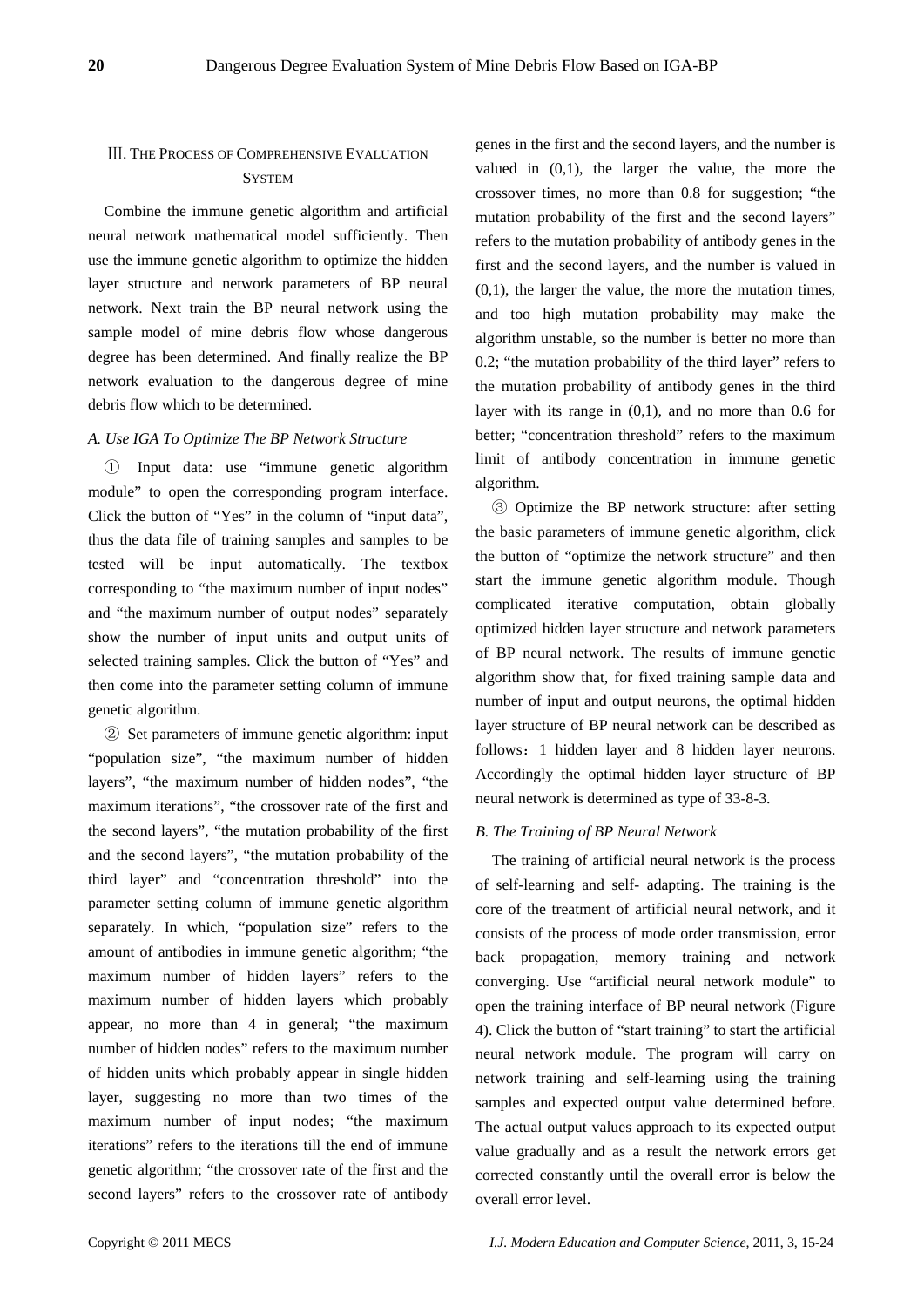

Figure 4 Main interface of software system

This interface is divided into two parts. The dynamic of the right part shows the change curve of the training overall error of artificial neural network. The abscissa of this curve represents the network training times, and the ordinate refers to the overall error of network. And the curve clearly show that the overall error of network decreased with the increase of its training times. While the left part shows the parameters related to the training of artificial neural network, including the number of hidden layer neurons, the learning rate of neurons, momentum factors of neurons, overall error level, the number of training samples, the number of input neurons, the number of output neurons, overall error, training times ,training time and so on.

When the training of BP neural network is over, mature weights and threshold will be stored in BP neural network in order to be used by comprehensive evaluation program module.

*C. The Distinction Examination of BP Neural Network Training Samples* 

After the training of neural network mentioned above, neural network models which had been trained were used to do distinction examination on 24 training sample data [17]. As a result, 3 output neuron values, absolute error, relative error and the types of dangerous degree of mine debris flow were obtained (TABLEⅠ). The results show that for the network expectant output values of training samples, the average absolute error of the whole training samples is 0.015, the average relative error is only 5.1%, and no erroneous judgement occurred, which indicates that the BP intelligent comprehensive evaluation models has high fitness to the evaluation of training samples. So the BP neural network can be used to make intelligent comprehensive evaluation to the mine debris flow risk. Of course, if the error of comprehensive evaluation of BP neural network is too large, it is necessary to return to the BP neural network training module to train again or exam the advantages and disadvantages of the training samples.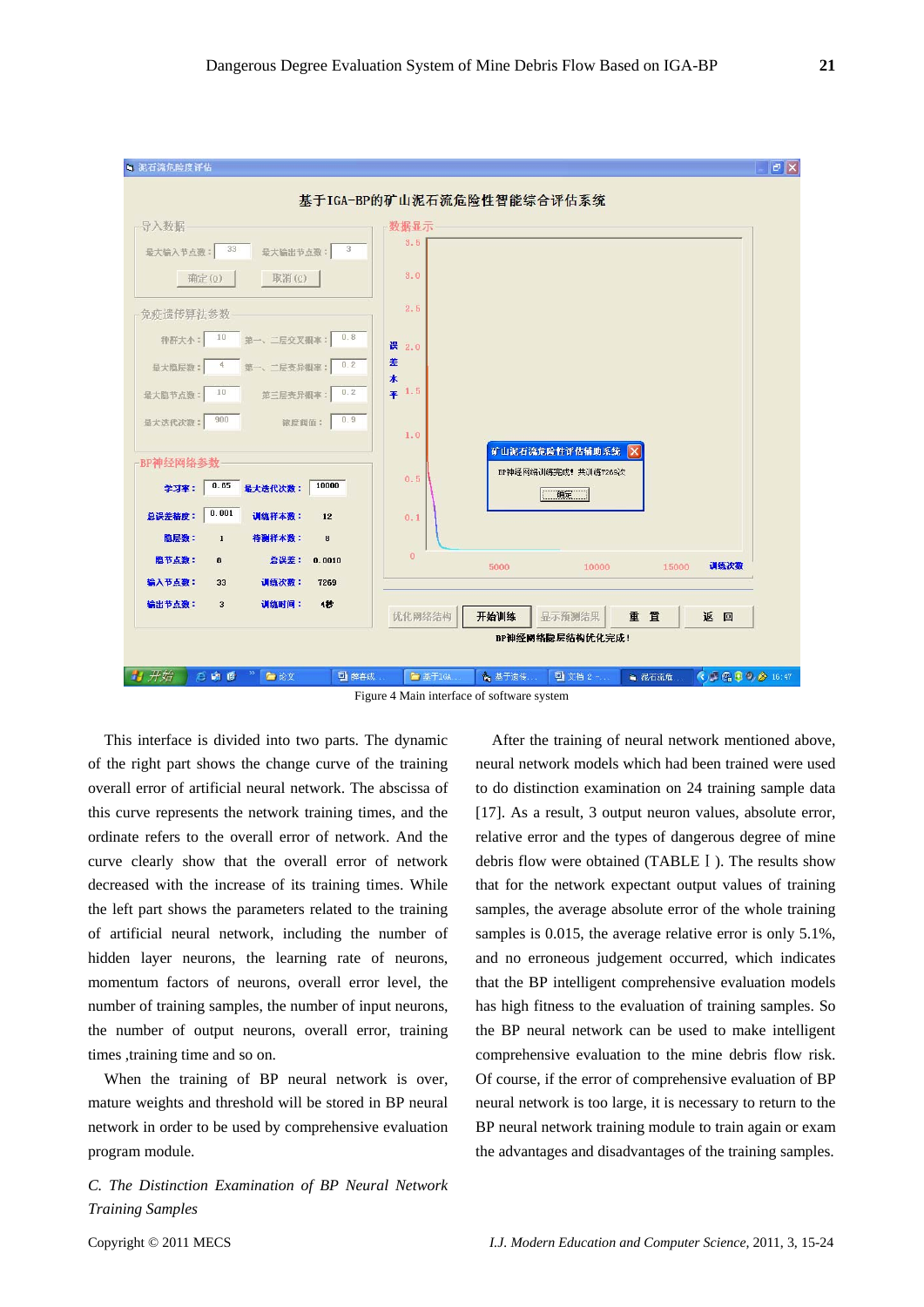| DISTINCTION EXAMINATION EFFECT OF BP NEURAL NETWORK TRAINING SAMPLE |              |          |           |          |                |                |                  |  |  |  |
|---------------------------------------------------------------------|--------------|----------|-----------|----------|----------------|----------------|------------------|--|--|--|
| Number                                                              | Name         | Neuron 1 | Neuron 2  | Neuron 3 | Absolute error | Relative error | Dangerous degree |  |  |  |
| N1                                                                  | Daheigou     | 0.073    | 0.952     | 0.006    | 0.048          | 4.8%           | Subsidiary risk  |  |  |  |
| N <sub>2</sub>                                                      | Jiashangou   | 0.073    | 0.975     | 0.006    | 0.025          | 2.5%           | Subsidiary risk  |  |  |  |
| N <sub>3</sub>                                                      | Zhaizigou    | 0.016    | 0.970     | 0.011    | 0.030          | 3.0%           | Subsidiary risk  |  |  |  |
| N <sub>4</sub>                                                      | Shuijingwan  | 0.057    | 0.025     | 0.959    | 0.041          | 4.1%           | Risk             |  |  |  |
| N <sub>5</sub>                                                      | Guanmengou   | 0.073    | 0.031     | 0.904    | 0.096          | 9.6%           | Risk             |  |  |  |
| N <sub>6</sub>                                                      | Yinmusigou   | 0.038    | 0.019     | 0.930    | 0.070          | 7.0%           | Risk             |  |  |  |
| ${\bf N7}$                                                          | baguagou     | 0.031    | 0.962     | 0.015    | 0.038          | 3.8%           | Subsidiary risk  |  |  |  |
| $_{\rm N8}$                                                         | Hetaogou     | 0.053    | 0.011     | 0.935    | 0.065          | 6.5%           | Risk             |  |  |  |
| N <sub>9</sub>                                                      | Momengou     | 0.027    | 0.948     | 0.065    | 0.052          | 5.2%           | Subsidiary risk  |  |  |  |
| N10                                                                 | Mahuanggou   | 0.025    | 0.937     | 0.041    | 0.063          | 6.3%           | Subsidiary risk  |  |  |  |
| N11                                                                 | Changgou     | 0.065    | 0.897     | 0.010    | 0.103          | 10.3%          | Subsidiary risk  |  |  |  |
| N12                                                                 | Erlihe       | 0.003    | 0.034     | 0.921    | 0.079          | 7.9%           | Risk             |  |  |  |
| N13                                                                 | Xiaodongwan  | 0.001    | 0.936     | 0.036    | 0.064          | 6.4%           | Subsidiary risk  |  |  |  |
| N14                                                                 | Lishugou     | 0.024    | 0.075     | 0.958    | 0.042          | 4.2%           | Risk             |  |  |  |
| N <sub>15</sub>                                                     | Shuijinggou  | 0.056    | 0.042     | 0.976    | 0.024          | 2.4%           | Risk             |  |  |  |
| N16                                                                 | Guoansi      | 0.008    | 0.990     | 0.076    | $0.01\,$       | 1.0%           | Subsidiary risk  |  |  |  |
| N17                                                                 | Lijiagou     | 0.039    | 0.930     | 0.009    | $0.07\,$       | 7.0%           | Subsidiary risk  |  |  |  |
| N18                                                                 | Zhujiaba     | 0.067    | 0.973     | 0.031    | 0.027          | 2.7%           | Subsidiary risk  |  |  |  |
| N19                                                                 | Dengjiatai   | 0.039    | 0.920     | 0.007    | $0.08\,$       | 8.0%           | Subsidiary risk  |  |  |  |
| N20                                                                 | Wujiagou     | 0.978    | 0.034     | 0.017    | 0.022          | 2.2%           | No risk          |  |  |  |
| N21                                                                 | Guangou      | 0.987    | 0.013     | 0.038    | 0.013          | 1.3%           | No risk          |  |  |  |
| N22                                                                 | Meigou       | 0.962    | $0.036\,$ | 0.075    | 0.038          | 3.8%           | No risk          |  |  |  |
| N25                                                                 | Yindongliang | 0.023    | 0.040     | 0.968    | 0.032          | 3.2%           | Risk             |  |  |  |
| N28                                                                 | Jiangjiagou  | 0.067    | 0.023     | 0.915    | 0.085          | 8.5%           | Risk             |  |  |  |
| Average value                                                       |              |          |           |          | $0.051\,$      | 5.1%           |                  |  |  |  |

TABLE Ⅰ

# *D. Comprehensive Evaluation of Dangerous Degree of Mine Debris Flow*

 The evaluation of unknown mine debris flow risk is the final task. On the basis of the accomplishment of the training and distinction examination of artificial neural network, users can use BP network which has been trained to evaluate the dangerous degree of objective mine debris flow by comprehensive evaluation modules. At the same time, 3 output neuron values are obtained from which we can determine the different types of the mine debris flow risk (TABLEⅡ).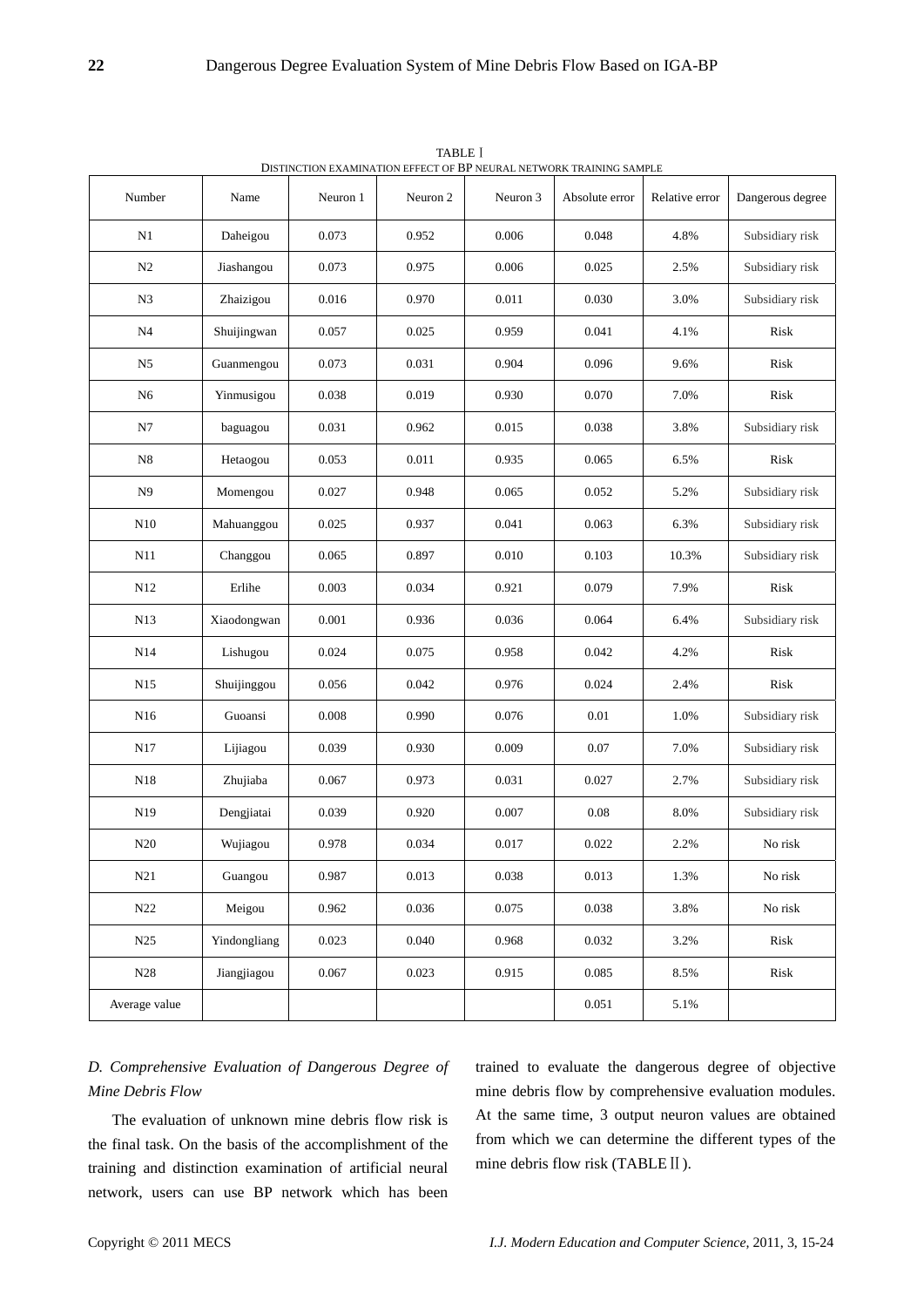| INTEELIJENT E VALUATION REJULT OF MINE DEDRIJ FEO W RIJR |               |          |          |          |                                     |  |  |  |  |
|----------------------------------------------------------|---------------|----------|----------|----------|-------------------------------------|--|--|--|--|
| Number                                                   | Debris flow   | Neuron 1 | Neuron 2 | Neuron 3 | Results of comprehensive evaluation |  |  |  |  |
| N <sub>23</sub>                                          | Tangjiagou    | 0.995    | 0.025    | 0.012    | No risk                             |  |  |  |  |
| N24                                                      | Tancaogou     | 0.987    | 0.051    | 0.009    | No risk                             |  |  |  |  |
| N <sub>26</sub>                                          | Sigou         | 0.012    | 0.061    | 0.985    | Risk                                |  |  |  |  |
| N <sub>27</sub>                                          | Mutonggou     | 0.023    | 0.941    | 0.077    | Subsidiary risk                     |  |  |  |  |
| N <sub>29</sub>                                          | Erdaogou      | 0.005    | 0.043    | 0.967    | Risk                                |  |  |  |  |
| N <sub>30</sub>                                          | Sandaogou     | 0.021    | 0.020    | 0.990    | Risk                                |  |  |  |  |
| N31                                                      | Sidaogou      | 0.007    | 0.032    | 0.964    | Risk                                |  |  |  |  |
| N32                                                      | Santaishangou | 0.027    | 0.982    | 0.045    | Subsidiary risk                     |  |  |  |  |
| N <sub>33</sub>                                          | Shangpinggou  | 0.058    | 0.992    | 0.003    | Subsidiary risk                     |  |  |  |  |
| N34                                                      | Hougou        | 0.086    | 0.965    | 0.027    | Subsidiary risk                     |  |  |  |  |

TABLEⅡ INTELLIGENT EVALUATION RESULT OF MINE DERRIS FLOW RISK

## Ⅳ.CONCLUSION

"IGA-BP neural network" is a kind of nonlinear mathematical method. It is a new kind of composite algorithm which concentrated and imitated three pillars systems of human life. This method doesn't need precondition and constraint condition, and no necessary to built rigorous evaluation mathematical model in advance. The model will accomplish the network optimizing, self-learning and self-training as long as provided high quantity learning samples. It will summarize a set of evaluation plans instead of storing in the BP neural network connection weights and threshold in the way of nonlinear quantization relation and implicit expression.

"The dangerous degree evaluation system of mine debris flow based on IGA-BP" fully absorbed a series of advantages of mathematical models such as database technology, fuzzy mathematics, gray system, immune genetic algorithm, artificial neural network and so on. It realized immune genetic algorithm treatment and BP neural network training by adopting the thought of object-oriented and human program design. It also realized the objective comprehensive evaluation of dangerous degree of mine debris flow by making distinction examination to BP neural network. At the same time the accuracy and reliability of special software

system have been proved. Before the use of software system, it requires geological professionals to observe at spot and collect related raw data of terrain, physiognomy, lithological character, structure, mine development and so on. Then set the basic data base of mine debris flow and select network training samples. The software modules will automatically realize index quantification processing, immune genetic calculation, artificial neural network training and the comprehensive evaluation of the mine debris flow risk. The results of living examples show that the immune genetic neural network put forward in this paper is not only intelligentized highly and easy to operate, but also more accurate and reliable for the comprehensive evaluation of dangerous degree of mine debris flow.

#### ACKNOWLEDGMENT

Thanks to the subsidy of Shaanxi Nature Science Fund Project (SJ08-ZT08-3).

#### **REFERENCES**

- [1] HOU Enke, HAO Zhucheng, WANG Xiangyang, "The present state of geological environment and restoring strategy in lead-zinc mining areas in Feng Xian," Nonferrous Metals(Mining), No. 5, pp.12-14, 2001.
- [2] CUI Peng, WEI Fangqiang, XIE Hong etc, "Debris flow and disaster reduction strategies in western china," Quaternary sciences, Vol. 23, No. 2, pp. 142-151. 2003.
- [3] LIU xilin, TANG Chuan, "The mudslide risk evaluation," Beijing: Science publisher, 1995.